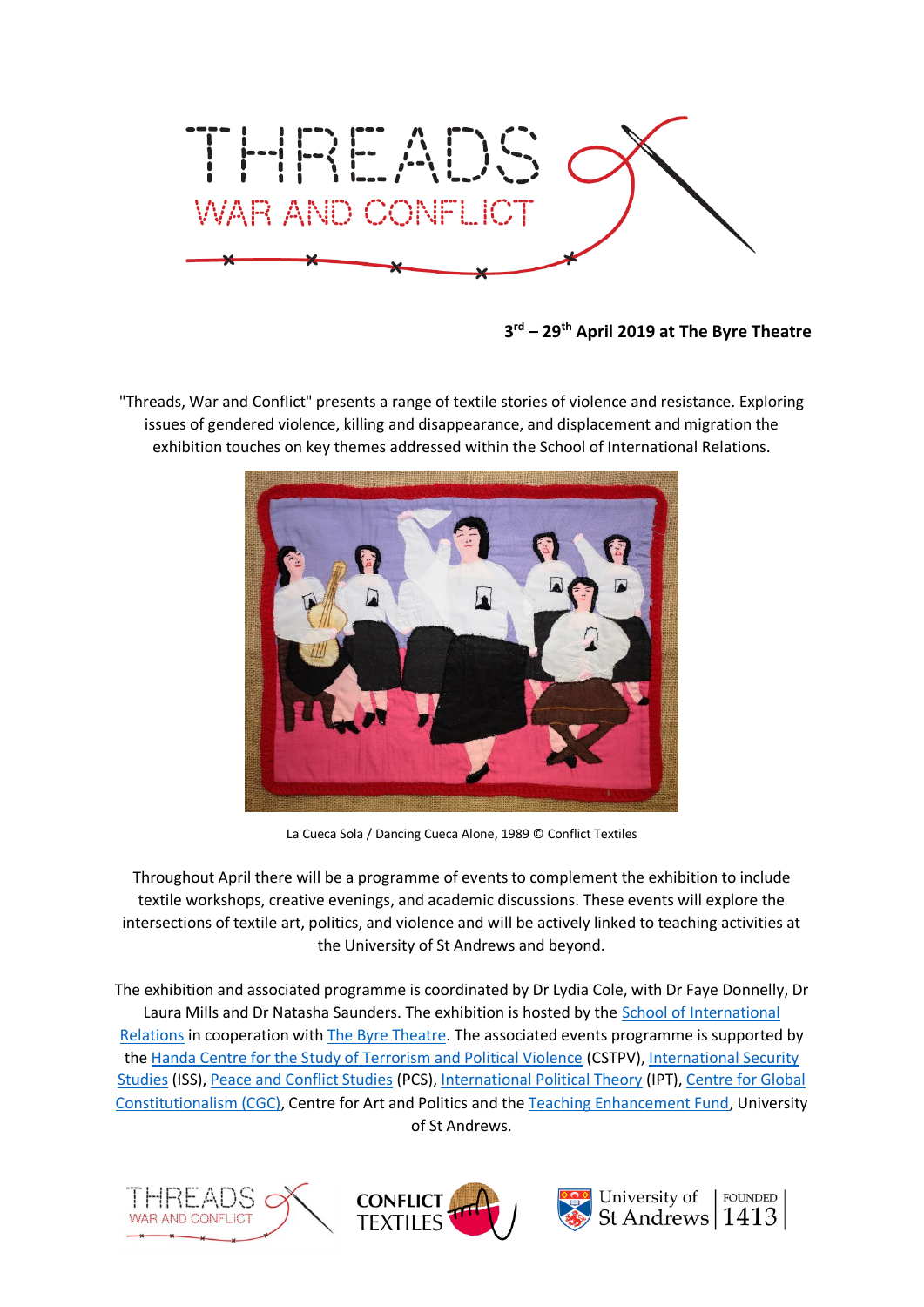# Associated Events Programme

# **29th March – 29th April: 'Threads, War and Conflict: Satellite Exhibition' at University of St Andrews Library**

Featuring a range of materials from University of St Andrews Library collection, this satellite exhibition explores themes of war, conflict and resistance through textile and complements the main exhibition in The Byre Theatre.

## **9 th March: 'Threads, War and Conflict: An Exhibition of Women's Conflict Textiles from Around the World' at the Red Box, Verdant Works, 2 – 3.30pm**

A public talk and first look at some of the textiles featured in *Threads, War and Conflict*. This event is featured as part of Dundee Women's Festival 2019.

This event is open to all to members of the public as well as the academic community. For more information and to register your interest se[e here](https://www.facebook.com/events/ScotlandsJuteMuseum/threads-war-and-conflict-dundee/2357000161186236/)

#### **3 rd April: Exhibition Launch at the Studio, The Byre Theatre, 4.15 – 5.45pm**

*Threads, War and Conflict* Launch with introduction by the Principal Sally Mapstone and a guided tour with curator, Roberta Bacic, followed by a drinks reception.

**To book**: The launch is open to members of the public as well as the academic community but numbers are restricted. To register see [here](https://www.eventbrite.co.uk/e/threads-war-and-conflict-launch-tickets-54966990749)

## **5 th & 20th April: 'A Thread that Leads Home: Turning Ukrainian Narratives of Displacement into Textile Paintings', The Byre Theatre (foyer), 10am – 5pm**

A series of drop-in workshops coordinated by Darya Tsymbalyuk, PhD student and artist. The workshops invite participants to create textile paintings based on the imagery and stories from oral histories of displacement.

Since 2015, Darya and her colleagues at the *Donbas Odyssey* art project have been interviewing the internally displaced in Ukraine and asking them to draw a map of their home. During the sessions, Darya will share these maps and stories. She hopes to make several *arpilleras* - textile paintings, which were originally made by women in Chile during the Pinochet regime.

In association with Donbas Odyssey, Centre for Art and Politics and Centre for Russian, Soviet, Central and East European Studies [\(CRSCEES\)](http://crscees.wp.st-andrews.ac.uk/).

Please direct any enquiries to: [dt43@st-andrews.ac.uk.](mailto:dt43@st-andrews.ac.uk)







FOUNDED